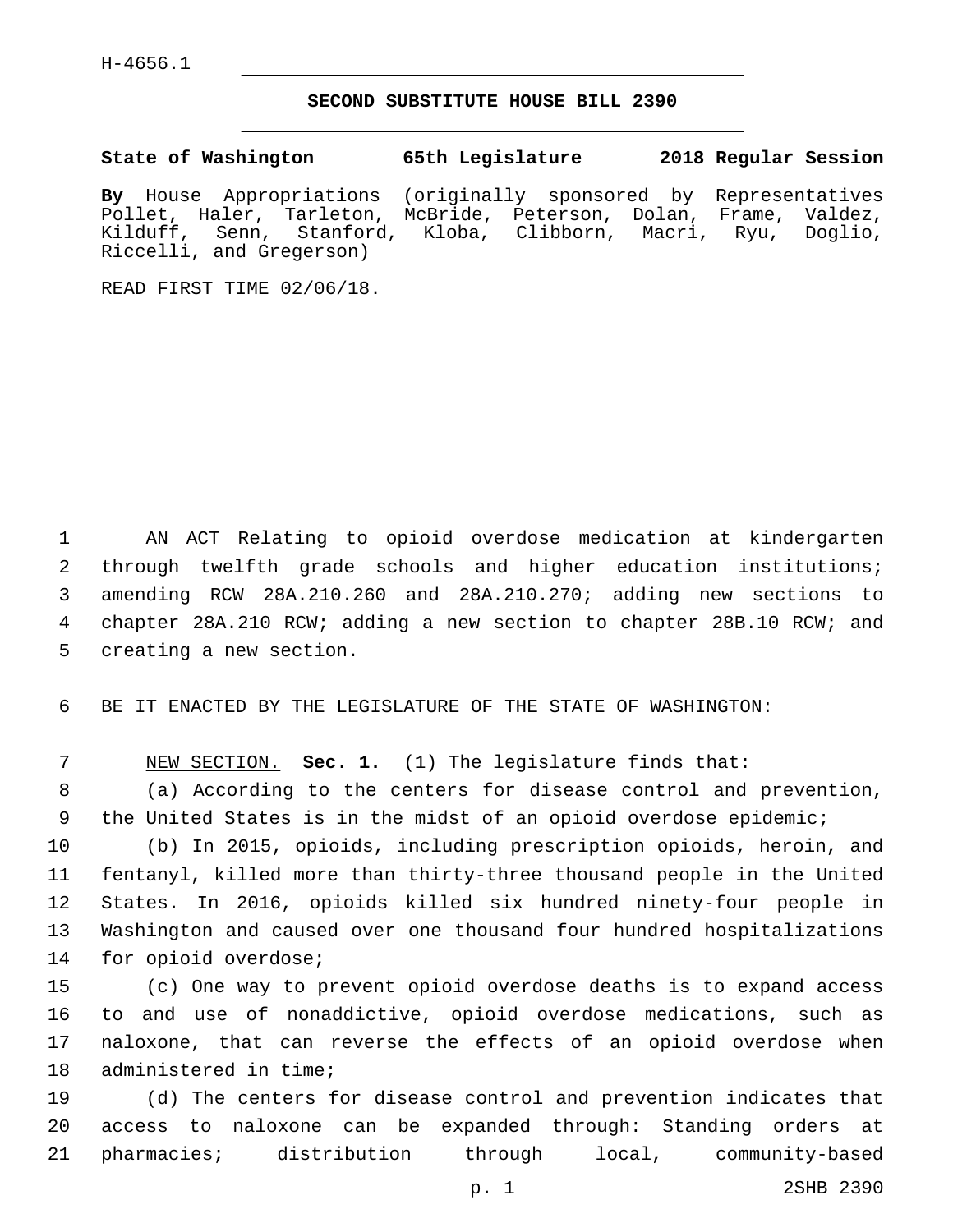organizations; access to and use by law enforcement officials; and training for basic emergency medical service staff on how to 3 administer the drug;

 (e) In 2016, syringe service programs in Washington distributed three thousand six hundred forty naloxone kits and reported six hundred ninety overdose reversals; and6

 (f) It is unknown: How many opioid overdose incidents occur on the property of kindergarten through twelfth grade schools and higher 9 education institutions each year; whether these schools and institutions maintain opioid overdose medication through a standing order for the purpose of assisting a person at risk of experiencing an opioid-related overdose; or whether these schools and institutions train staff to administer opioid overdose medication.

 (2) The legislature recognizes that it has taken steps to respond to the opioid overdose epidemic, including: (a) Permitting health care practitioners to administer, prescribe, and dispense opioid overdose medication to any person who may be present at an overdose; (b) permitting people who may be present at an opioid overdose to possess and administer opioid overdose medication prescribed by an authorized health care practitioner; (c) limiting the liability of practitioners, pharmacists, and other people who possess and administer naloxone; and (d) limiting the liability of people experiencing a drug-related overdose who are in need of medical assistance and people acting in good faith to seek medical assistance 15 for someone experiencing a drug-related overdose.

 (3) Using its general police power to prescribe laws tending to promote the health and welfare of the people of the state, the legislature intends to increase access to opioid overdose medication at kindergarten through twelfth grade schools and higher education institutions.30

 NEW SECTION. **Sec. 2.** A new section is added to chapter 28A.210 32 RCW to read as follows:

33 (1) For the purposes of this section:

 (a) "Opioid overdose medication" has the meaning provided in RCW 35 69.41.095;

 (b) "Opioid-related overdose" has the meaning provided in RCW 69.41.095;37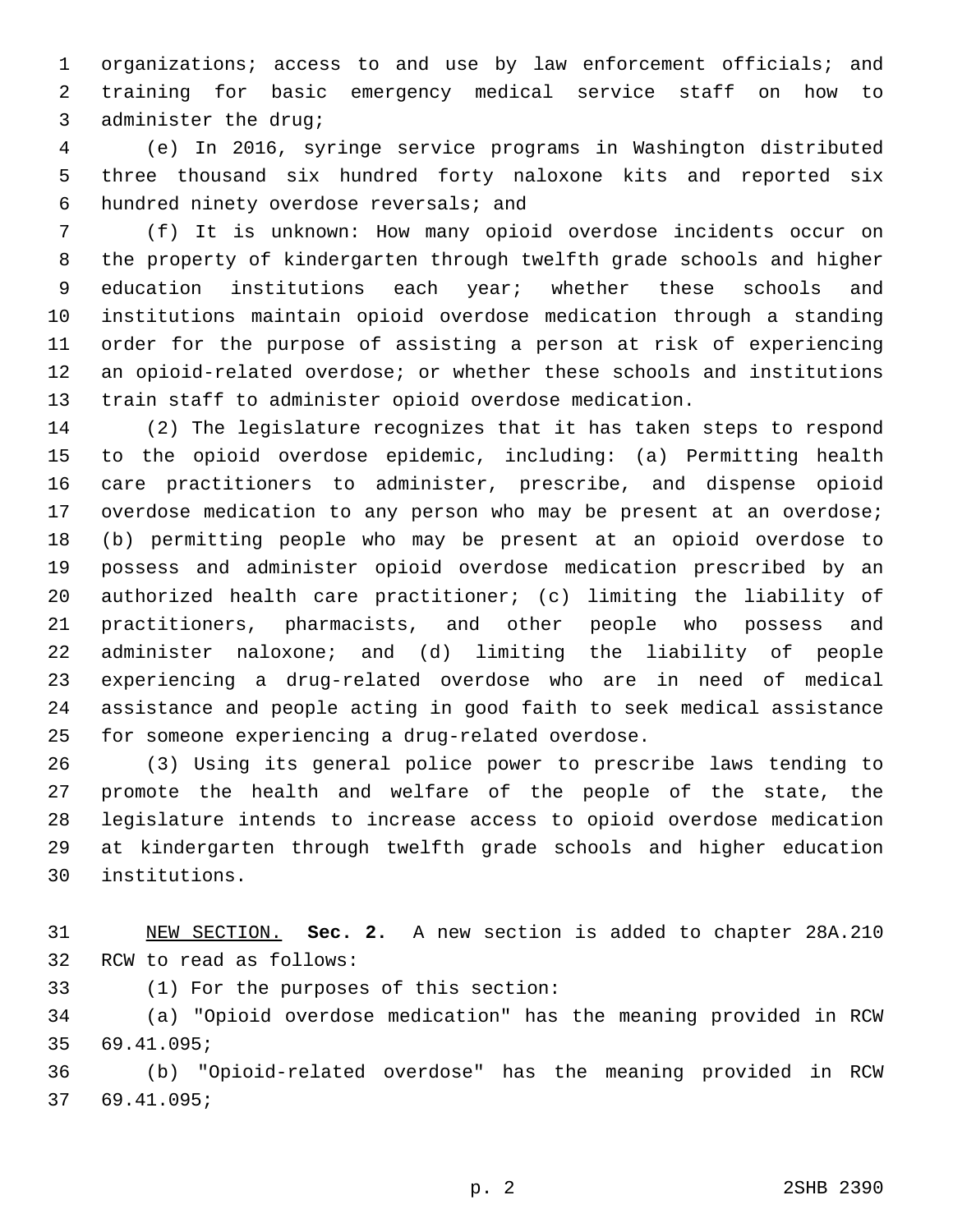(c) "School" means a public school, school district, or educational service district with any of grades kindergarten through 3 twelve; and

(d) "Standing order" has the meaning provided in RCW 69.41.095.

 (2)(a)(i) For the purpose of assisting a person at risk of experiencing an opioid-related overdose, a school may obtain and maintain opioid overdose medication through a standing order prescribed and dispensed in accordance with RCW 69.41.095.

 (ii) Each high school is encouraged to obtain and maintain at least one set of opioid overdose medication doses.

 (b) Opioid overdose medication may be obtained from donation sources, but must be maintained and administered in a manner consistent with a standing order issued in accordance with RCW 14 69.41.095.

 (3)(a) The following personnel may distribute or administer the school-owned opioid overdose medication to respond to symptoms of an opioid-related overdose pursuant to a prescription or a standing order issued in accordance with RCW 69.41.095: (i) A school nurse; (ii) a health care professional or trained staff person located at a health care clinic on public school property or under contract with the school district; or (iii) designated trained school personnel.

 (b) Opioid overdose medication may be used on school property, including the school building, playground, and school bus, as well as during field trips or sanctioned excursions away from school property. A school nurse or designated trained school personnel may carry an appropriate supply of school-owned opioid overdose medication on field trips or sanctioned excursions.

 (4) Training for school personnel who have been designated to distribute or administer opioid overdose medication under this section must meet the requirements for training described in section 3 of this act and any rules or guidelines for such training adopted by the office of the superintendent of public instruction. Each high school is encouraged to designate and train at least one school personnel to distribute and administer opioid overdose medication if the high school does not have a full-time school nurse or trained 36 health care clinic staff.

 (5)(a) The liability of a person or entity who complies with this section and RCW 69.41.095 is limited as described in RCW 69.41.095.

 (b) If a student is injured or harmed due to the administration of opioid overdose medication that a practitioner, as defined in RCW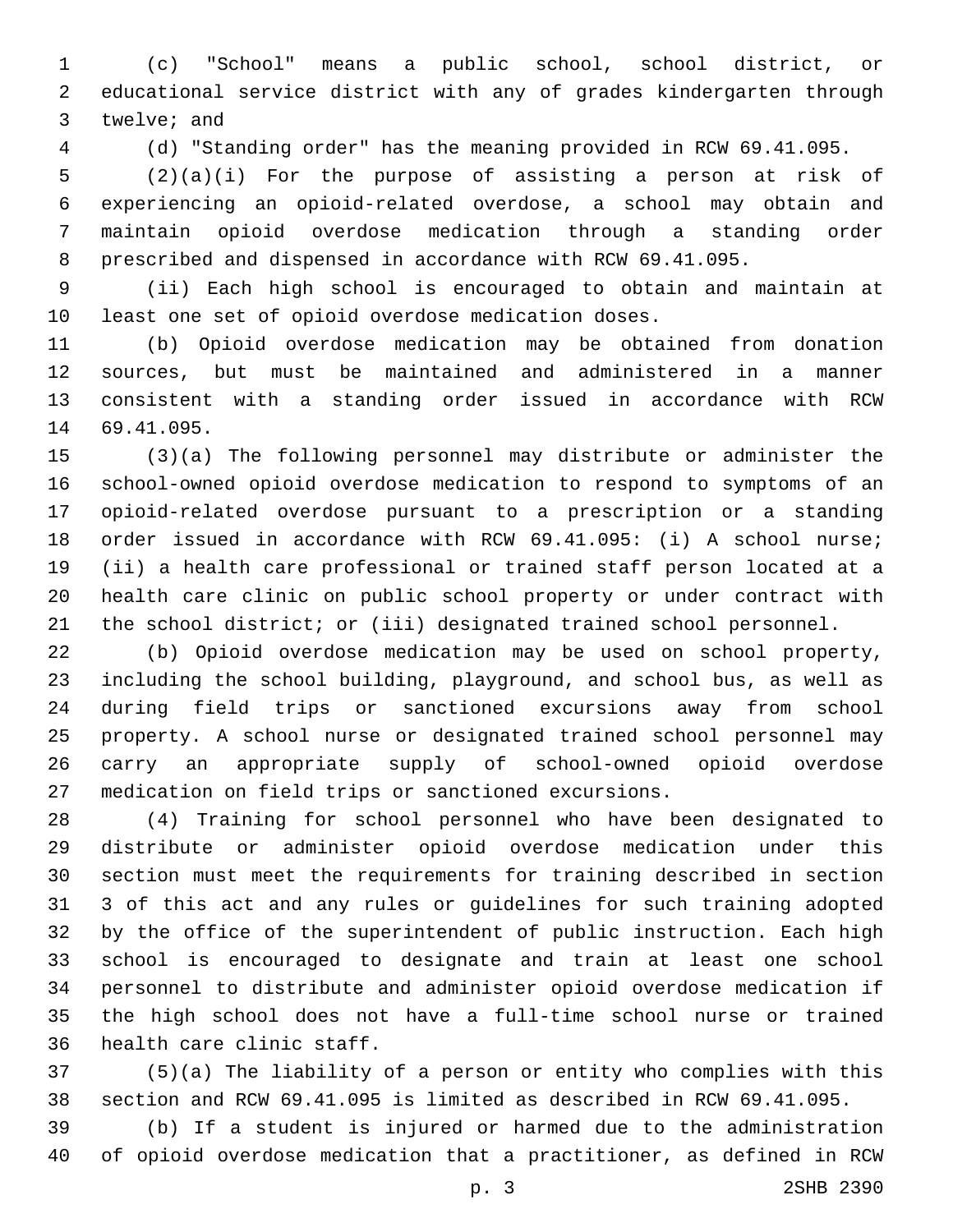69.41.095, has prescribed and a pharmacist has dispensed to a school under this section, the practitioner and pharmacist may not be held responsible for the injury unless he or she acted with conscious 4 disregard for safety.

 NEW SECTION. **Sec. 3.** A new section is added to chapter 28A.210 6 RCW to read as follows:

(1) For the purposes of this section:7

 (a) "Opioid overdose medication" has the meaning provided in RCW 69.41.095; and9

 (b) "Opioid-related overdose" has the meaning provided in RCW 11 69.41.095.

 (2)(a) To prevent opioid-related overdoses and respond to medical emergencies resulting from overdoses, by the 2018-19 school year, the office of the superintendent of public instruction, in consultation with the department of health, shall develop opioid-related overdose policy guidelines and training requirements for public schools and 17 school districts.

 (b)(i) The opioid-related overdose policy guidelines and training requirements must include information about: The identification of opioid-related overdose symptoms; how to obtain and maintain opioid overdose medication on school property issued through a standing order in accordance with section 2 of this act; the distribution and administration of opioid overdose medication by designated trained school personnel; and sample standing orders for opioid overdose 25 medication.

 (ii) The opioid-related overdose policy guidelines may: Include recommendations for the storage and labeling of opioid overdose medications that are based on input from relevant health agencies or experts; and allow for opioid-related overdose medications to be obtained, maintained, distributed, and administered by health care professionals and trained staff located at a health care clinic on public school property or under contract with the school district.

 (c) In addition to being offered by the school, training on the distribution or administration of opioid overdose medication that meets the requirements of this subsection (2) may be offered by nonprofit organizations, higher education institutions, and local 37 public health organizations.

 (3) Beginning January 1, 2019, the following school districts must adopt a policy that meets the requirements of subsection (2) of

p. 4 2SHB 2390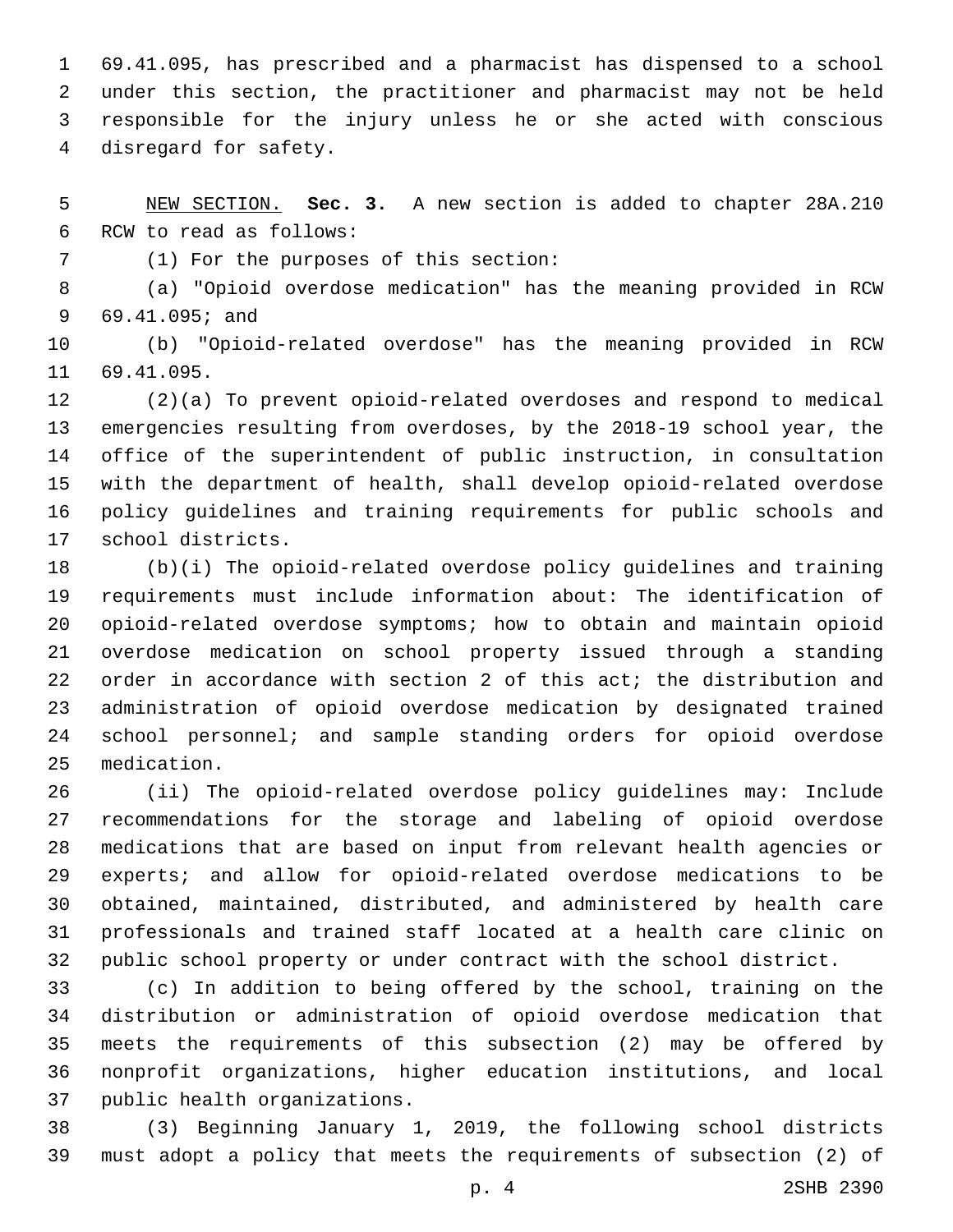this section: (a) School districts with a school that obtains, maintains, distributes, or administers opioid overdose medication under section 2 of this act; and (b) school districts with two 4 thousand or more students.

 (4) Subject to the availability of amounts appropriated for this specific purpose, the office of the superintendent of public instruction shall develop and administer a grant program to provide funding to public schools with any of grades kindergarten through twelve and public higher education institutions to train personnel on the administration of opioid overdose medication to respond to symptoms of an opioid-related overdose. The office must publish on its web site a list of annual grant recipients, including award 13 amounts.

 **Sec. 4.** RCW 28A.210.260 and 2017 c 186 s 2 are each amended to 15 read as follows:

 (1) Public school districts and private schools which conduct any of grades kindergarten through the twelfth grade may provide for the administration of oral medication, topical medication, eye drops, ear drops, or nasal spray, of any nature to students who are in the custody of the school district or school at the time of administration, but are not required to do so by this section, 22 subject to the following conditions:

 $(1)(1)$ ) (a) The board of directors of the public school district or the governing board of the private school or, if none, the chief administrator of the private school shall adopt policies which address the designation of employees who may administer oral medications, topical medications, eye drops, ear drops, or nasal spray to students, the acquisition of parent requests and instructions, and the acquisition of requests from licensed health professionals prescribing within the scope of their prescriptive authority and instructions regarding students who require medication for more than fifteen consecutive school days, the identification of the medication to be administered, the means of safekeeping medications with special attention given to the safeguarding of legend drugs as defined in chapter 69.41 RCW, and the means of maintaining a record of the administration of such medication;

 $(1+2)$ ) (b) The board of directors shall seek advice from one or more licensed physicians or nurses in the course of developing the 39 foregoing policies;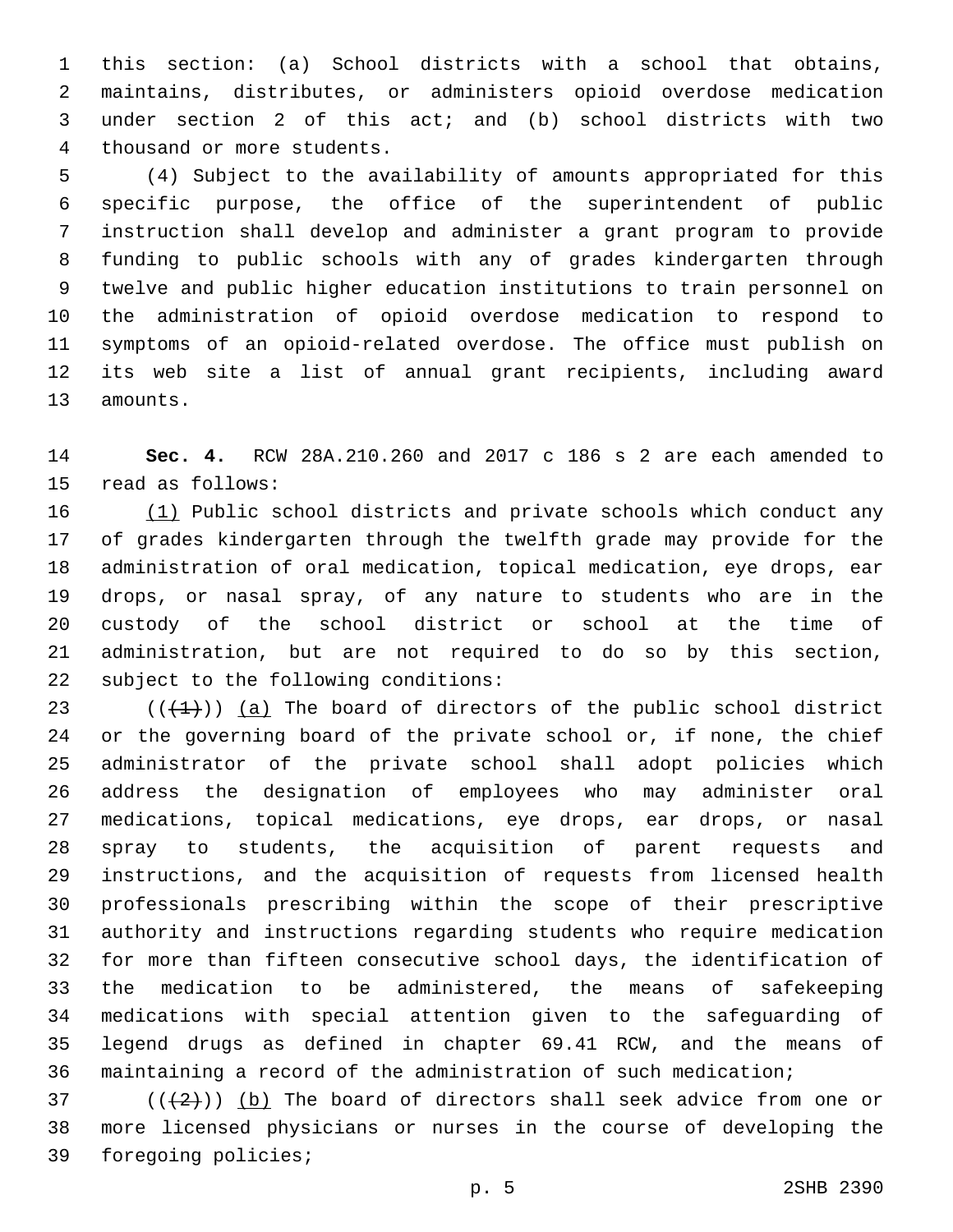$((+3+))$   $(c)$  The public school district or private school is in receipt of a written, current and unexpired request from a parent, or a legal guardian, or other person having legal control over the student to administer the medication to the student;

 $((+4))$   $(d)$  The public school district or the private school is 6 in receipt of  $((+a))$ : (i) A written, current and unexpired request from a licensed health professional prescribing within the scope of his or her prescriptive authority for administration of the medication, as there exists a valid health reason which makes administration of such medication advisable during the hours when school is in session or the hours in which the student is under the 12 supervision of school officials( $(\tau)$ ); and ( $(\overline{b})$ ) (ii) written, current and unexpired instructions from such licensed health professional prescribing within the scope of his or her prescriptive authority regarding the administration of prescribed medication to students who require medication for more than fifteen consecutive 17 workdays;

 $((+5+))$  (e) The medication is administered by an employee 19 designated by or pursuant to the policies adopted pursuant to (a) of 20 this subsection  $((1)$  of this section)) and in substantial compliance with the prescription of a licensed health professional prescribing within the scope of his or her prescriptive authority or the written 23 instructions provided pursuant to  $(d)$  of this subsection  $((4)$  of 24 this section)). If a school nurse is on the premises, a nasal spray that is a legend drug or a controlled substance must be administered by the school nurse. If no school nurse is on the premises, a nasal spray that is a legend drug or a controlled substance may be administered by a trained school employee or parent-designated adult who is not a school nurse. The board of directors shall allow school personnel, who have received appropriate training and volunteered for such training, to administer a nasal spray that is a legend drug or a controlled substance. After a school employee who is not a school nurse administers a nasal spray that is a legend drug or a controlled substance, the employee shall summon emergency medical assistance as 35 soon as practicable;

 $((+6+))$  (f) The medication is first examined by the employee administering the same to determine in his or her judgment that it appears to be in the original container and to be properly labeled; 39 and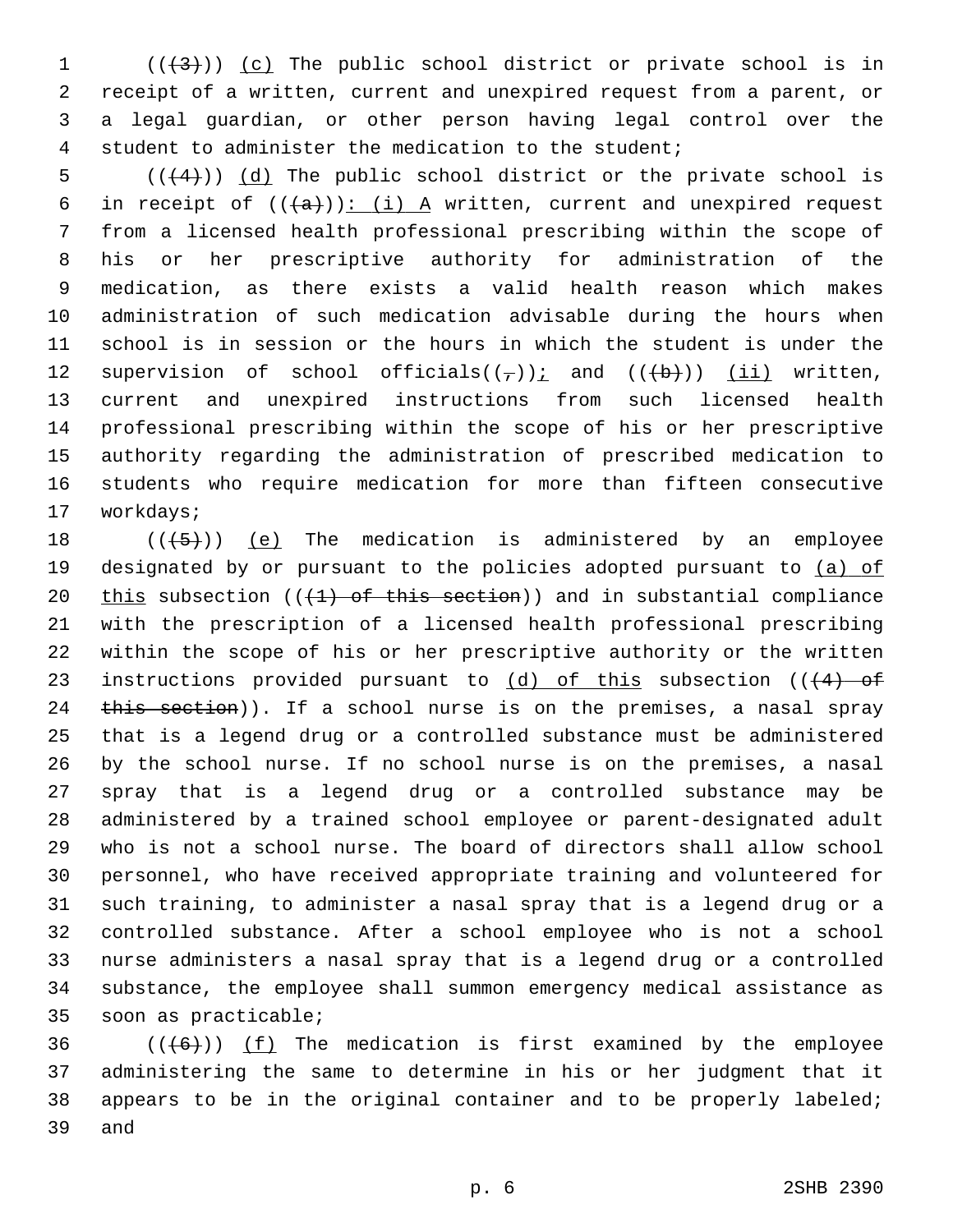$((+7))$  (g) The board of directors shall designate a professional person licensed pursuant to chapter 18.71 RCW or chapter 18.79 RCW as it applies to registered nurses and advanced registered nurse practitioners, to delegate to, train, and supervise the designated school district personnel in proper medication procedures;

 $((\frac{1}{8})(a)$  For the purposes of this section, "parent-designated adult" means a volunteer, who may be a school district employee, who receives additional training from a health care professional or expert in epileptic seizure care selected by the parents, and who provides care for the child consistent with the individual health plan.

 $(b)$ )) (h) To be eligible to be a parent-designated adult, a school district employee not licensed under chapter 18.79 RCW must file, without coercion by the employer, a voluntary written, current, and unexpired letter of intent stating the employee's willingness to be a parent-designated adult. If a school employee who is not licensed under chapter 18.79 RCW chooses not to file a letter under this section, the employee shall not be subject to any employer reprisal or disciplinary action for refusing to file a letter;

 $((+9+))$  (i) The board of directors shall designate a professional person licensed under chapter 18.71, 18.57, or 18.79 RCW as it applies to registered nurses and advanced registered nurse practitioners, to consult and coordinate with the student's parents and health care provider, and train and supervise the appropriate school district personnel in proper procedures for care for students with epilepsy to ensure a safe, therapeutic learning environment. Training may also be provided by an epilepsy educator who is nationally certified. Parent-designated adults who are school employees are required to receive the training provided under this subsection. Parent-designated adults who are not school employees must show evidence of comparable training. The parent-designated adult must also receive additional training as established in 33 subsection  $((+8)(a))$   $(2)$  of this section for the additional care the parents have authorized the parent-designated adult to provide. The professional person designated under this subsection is not responsible for the supervision of the parent-designated adult for 37 those procedures that are authorized by the parents;

38  $((+10))$  (j) This section does not apply to topical sunscreen products regulated by the United States food and drug administration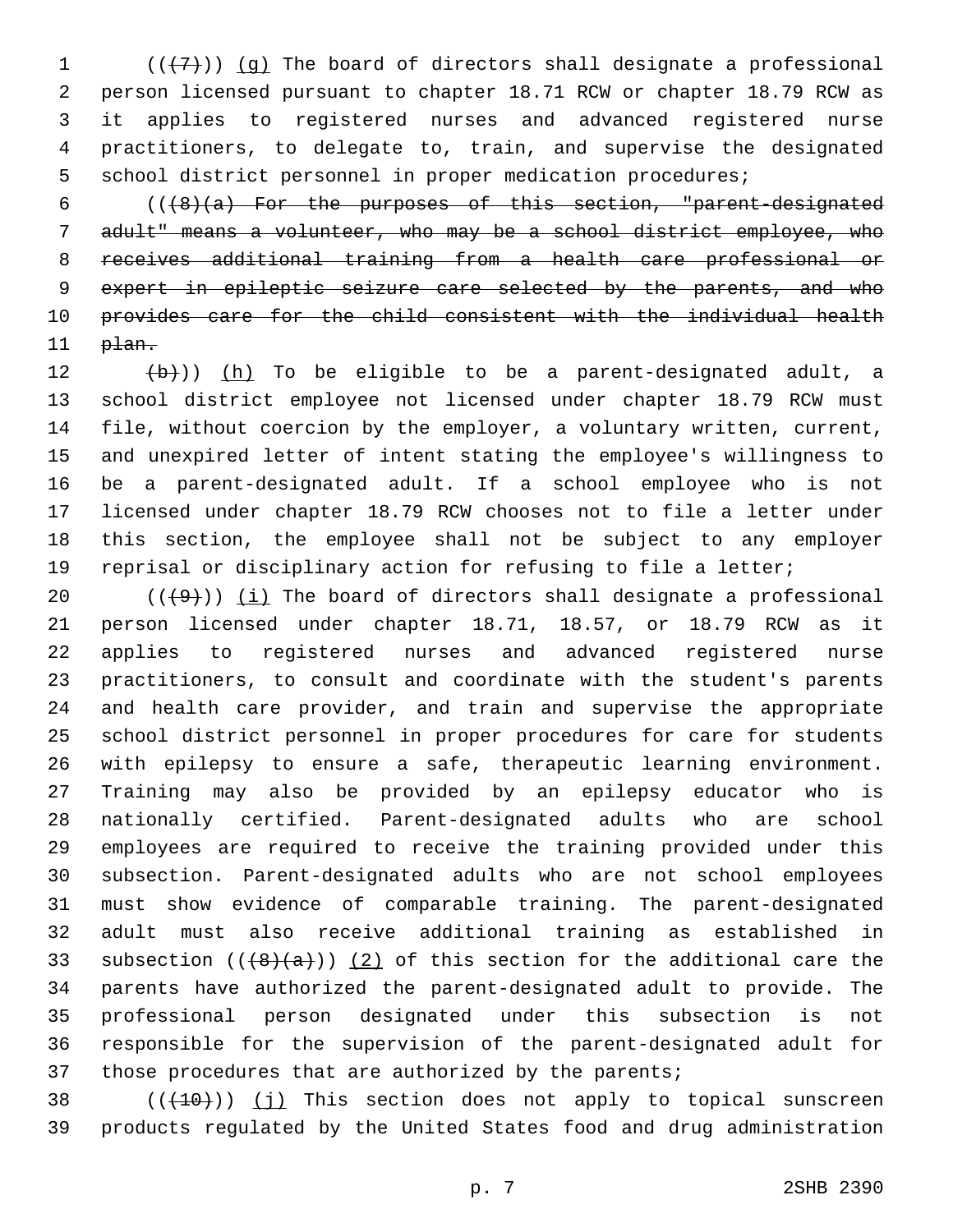for over-the-counter use. Provisions related to possession and 2 application of topical sunscreen products are in RCW 28A.210.278; and (k) This section does not apply to opioid overdose medication. Provisions related to maintenance and administration of opioid 5 overdose medication are in section 2 of this act.

 (2) For the purposes of this section, "parent-designated adult" means a volunteer, who may be a school district employee, who receives additional training from a health care professional or expert in epileptic seizure care selected by the parents, and who provides care for the child consistent with the individual health plan.

 **Sec. 5.** RCW 28A.210.270 and 2013 c 180 s 2 are each amended to 13 read as follows:

 (1) In the event a school employee administers oral medication, topical medication, eye drops, ear drops, or nasal spray to a student pursuant to RCW 28A.210.260 in substantial compliance with the prescription of the student's licensed health professional prescribing within the scope of the professional's prescriptive authority or the written instructions provided pursuant to RCW 20 28A.210.260 $((+4))$   $(1)(d)$ , and the other conditions set forth in RCW 28A.210.260 have been substantially complied with, then the employee, the employee's school district or school of employment, and the members of the governing board and chief administrator thereof shall not be liable in any criminal action or for civil damages in their individual or marital or governmental or corporate or other capacities as a result of the administration of the medication.

 (2) The administration of oral medication, topical medication, eye drops, ear drops, or nasal spray to any student pursuant to RCW 28A.210.260 may be discontinued by a public school district or private school and the school district or school, its employees, its chief administrator, and members of its governing board shall not be liable in any criminal action or for civil damages in their governmental or corporate or individual or marital or other capacities as a result of the discontinuance of such administration: PROVIDED, That the chief administrator of the public school district or private school, or his or her designee, has first provided actual notice orally or in writing in advance of the date of discontinuance to a parent or legal guardian of the student or other person having 39 legal control over the student.